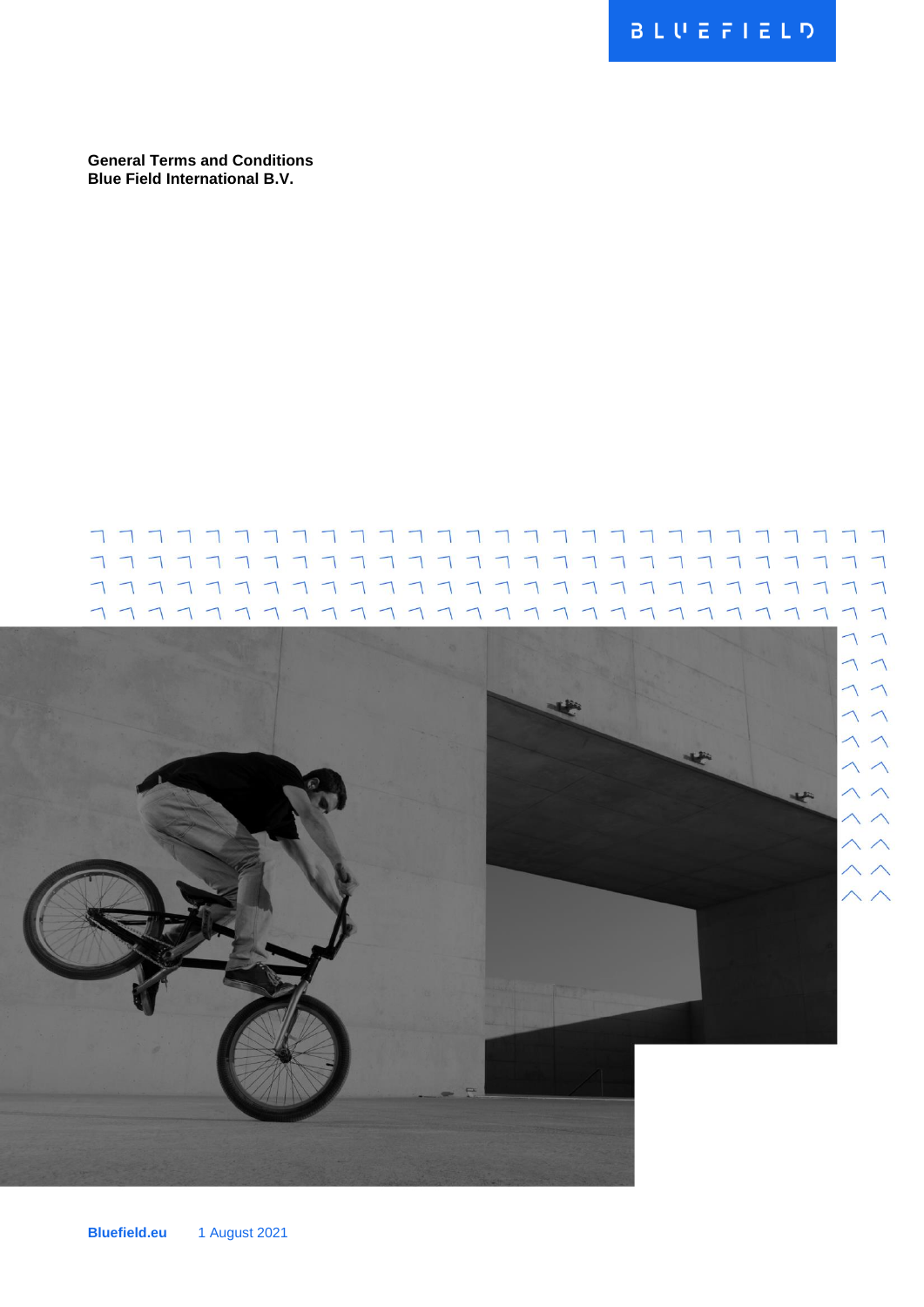# **General Terms and Conditions**

Version: 1 June 2022

#### **Article 1 - General**

- 1.1 Blue Field (Blue Field International Chamber of Commerce 63252856), having its registered office at Joan Muyskenweg 39, 1114 AN Amsterdam, and all operating companies affiliated with it; Blue Field Marketing (KvK 56580312), Blue Field Insights (KvK 56673439), Blue Field Benchmarking, Blue Field Analytics (KvK 67771467), Blue Field Creative (KvK 33282888), Blue Field Technology (KvK 64946991) and Blue Field Advisory (KvK 75242915), is a full-service marketing consultancy firm having as its object the successful deployment of marketing, advertising and media. The services offered by Blue Field can be divided into the following subareas: Strategy regarding Marketing, Advertising & Media, Media Planning, Media Execution and Development for both offline and online media, Performance Based Marketing, E-commerce, Insights and Analytics, Branding & Design.
- 1.2. These General Terms and Conditions ("Terms and Conditions") form part of all agreements concluded by Blue Field ("Contractor") with any commissioning party ("Client") and also apply to all (other) acts and legal acts between the Contractor and the Client that are related to the (intended) provision of services under the assignment by the Contractor, even if those (legal) acts are performed by third parties on the instructions of the Contractor or may not lead to or are not related to an agreement. Any quotation, offer, instruction or agreement between the parties are referred to hereinafter as an "Assignment".
- 1.3 Deviations from these Terms and Conditions (including on the part of the Contractor's operating companies) can only be agreed in writing as special conditions and only apply to the Assignment to which they have been explicitly declared applicable. Any general terms and conditions of the Client will not apply unless the parties agree in writing to the full or partial applicability of said terms and conditions in addition to the applicability of these Terms and Conditions.
- 1.4 If one or more provisions of the Terms and Conditions are null and void or voidable, the other provisions of these Terms and Conditions will continue to apply in full.
- 1.5 Every Assignment (in connection with Insights) will take place with due observance of the international MOA (ICC/ESOMAR Code of Conduct) on market and social research, in so far as not deviated from in these General Terms and Conditions.

## **Article 2 - Preconditions**

- 2.1 The Contractor must sufficiently familiarise itself with the Client's objectives pertaining to the Assignment.
- 2.2 Proposals by the Contractor are based on the information provided by the Client. The Client warrants that it has provided all essential information for the design and performance of the Assignment to the best of its knowledge. The Client also warrants that it is entitled to use all data provided to the Contractor to perform the Assignment, including personal data.
- 2.3 The Client itself is responsible for determining whether the nature and scope of the Assignment correspond with the Client's needs.
- 2.4 All information provided by the Client to the Contractor during the performance of any Assignment is strictly confidential and the Contractor is obliged to observe its confidentiality. This confidentiality obligation also applies if the Contractor has received information from the Client and the Assignment is not given to the Contractor.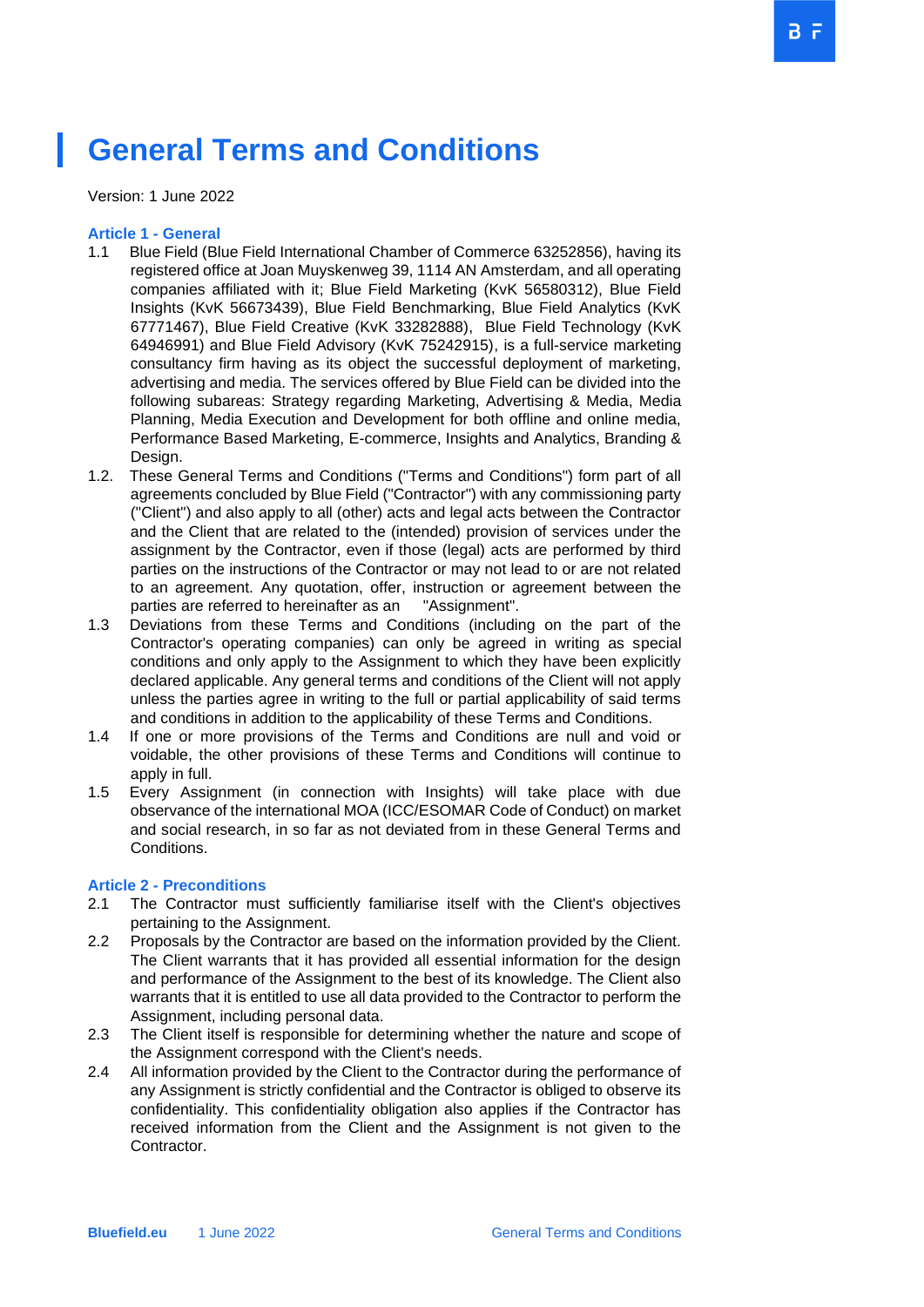- 2.5 The Contractor reserves the right to change the services under the Assignment during the term of the agreement concluded with the Client. More specifically, the Contractor has the right to modify a service if it is based on a change imposed on the Contractor by a contracting partner or by changes in legislation and/or applicable law, force majeure or unforeseen circumstances.
- 2.6 The Contractor grants the Client the irrevocable, non-exclusive, non-transferable right to use the Applications (possible software applications that the Contractor provides to the Client during the term of the Assignment, online or otherwise), in accordance with the applicable laws and regulations and exclusively within the framework of the agreement between the Client and the Contractor. This right of use ends upon termination of the Assignment, regardless of the reason for the termination.
- 2.7 The Contractor is entitled to temporarily or permanently block access to all or parts of the Applications, or to restrict their use if the Contractor believes this is necessary. The Contractor is entitled to make procedural and technical changes and/or improvements to the Applications. If these changes result in a greatly reduced availability of the Applications, the Contractor will inform the Client of this in good time. The Contractor is not liable for any direct or indirect damage or costs incurred by the Client as a result of any measures set out in this article.
- 2.8 The Contractor will always make reasonable efforts to maintain the Applications, subject to the time required for maintenance work.

## **Article 3 - Client's obligations**

- 3.1 The Client warrants that it has all the necessary rights to have the Assignment performed, and that it can transfer these rights to the Contractor in so far as necessary and without this leading to any infringement of third-party rights.
- 3.2 In particular, the Client warrants that it has the intellectual property rights within the meaning of the Copyright Act (*Auteurswet*), and all other intellectual property rights with regard to the content supplied by it, and that it is authorised, in so far as necessary to perform the Assignment, to publish such content and to disclose it to third parties for the purpose of publication. The Client bears sole responsibility for the accuracy of its content and bears exclusive liability for any infringement of any rights. The Client warrants that the content supplied by it, and the use thereof by the Contractor, as well as the links to certain web pages, are not contrary to the relevant laws and regulations.
- 3.3 In the event of a breach of these Terms and Conditions, the Client shall immediately remove the content in question, reimburse the Contractor for all damage caused by the breach, and shall indemnify the Contractor against all claims brought and to be brought by third parties for such breach, and shall fully compensate all costs of defence .

## **Article 4 - Proposals and quotations**

- 4.1 All of the Contractor's proposals and quotations are, in principle, without obligation, and remain valid for one month unless the offer states a different period for acceptance. An Assignment will be deemed to have been concluded once the Contractor has confirmed the Assignment after agreement has been reached on the proposal, or after agreement has been reached because the Client has started performing the Assignment with the Client's knowledge, or in the absence thereof by the Contractor being handed relevant documents and items necessary for the performance of the Assignment.
- 4.2 The Contractor may charge costs for making a proposal, provided that this has been agreed with the Client in advance.
- 4.3 If the Client has requested more than one (potential) contractor to submit a proposal, the Client is obliged to inform all (potential) contractors of the number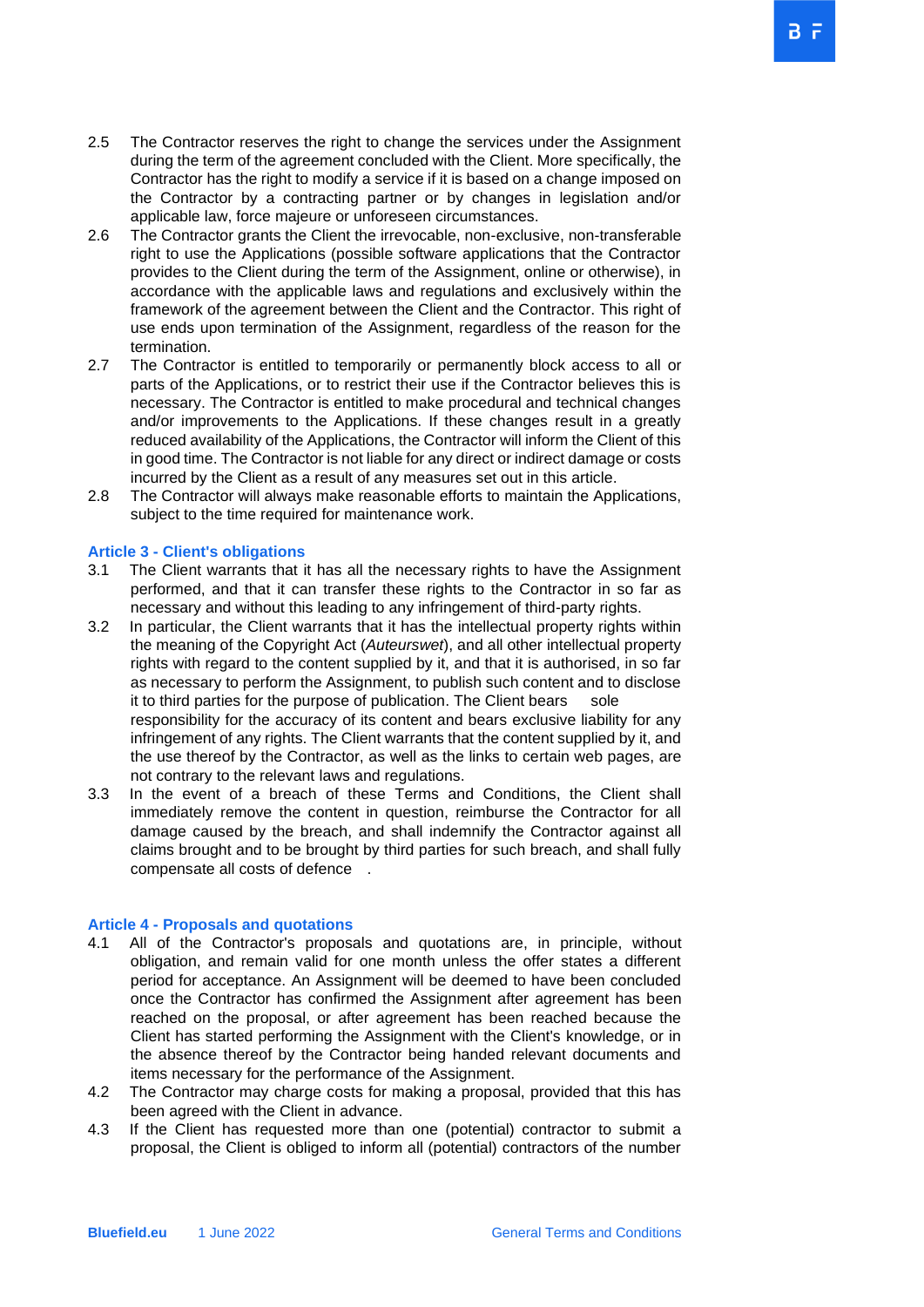of requests. If the Client fails to perform this obligation and no assignment is granted to the Contractor, the Client shall owe all costs incurred by the Contractor in connection with making the proposal.

- 4.4 The rates and costs offered by the Contractor cannot be increased for four months after the offer, unless the performance of the Assignment cannot take place within the period stated in the proposal due to the Client's actions or the Contractor has reserved the right of increase. The amounts stated in quotations are always exclusive of VAT and other government levies and applicable costs unless agreed otherwise.
- 4.5 In the event of Assignments which involve projects being repeated annually or several times each year, the Contractor is entitled to index the rates and costs each year on 1 January based on the Statistics Netherlands consumer price index.
- 4.6 The Contractor reserves the right to refuse the Assignment without stating reasons.
- 4.7 If, at the Client's request, the Contractor draws up a quotation for third-party costs, this quotation will only be indicative. In the event of collaboration with third parties subsequently concluded, the third-party terms and conditions will apply to the relevant deliveries in addition to these General Terms and Conditions.

#### **Article 5 - Liability**

5.1 The Contractor shall perform the Assignment to the best of its knowledge and ability. This obligation constitutes a best-efforts obligation unless agreed otherwise in writing. The Contractor's liability due to attributable failure in the performance of the Assignment is limited to compensation of the direct damage ensuing from that breach of contract to a maximum of the invoiced amount under the relevant Assignment over twelve months prior to the notice of liability, or the payment to be made to the Contractor by the insurers, with the higher amount being applicable. Except in the event of wilful intent or gross negligence on the part of the Contractor, the Contractor cannot be held liable for:

(i) errors in the material provided by the Client, (ii) misunderstandings or errors in the performance of the Assignment if these are caused by the Client's acts, (iii) errors by third parties engaged by or for the Client, (iv) errors in quotations from suppliers or for amounts exceeding quotations from suppliers, and (v) errors in the design or the text/data, if the Client has checked and/or approved such. Unless agreed otherwise, an investigation into relative intellectual property rights is not part of the Assignment and the Client will be liable in this respect.

- 5.2 Any damage caused by test material, or its use, made available to the Contractor by the Client is for the account of the Client, unless this damage is attributable to wilful intent or gross negligence on the part of the Contractor or its staff. The Client indemnifies the Contractor or its staff against any claims that third parties may have in this respect.
- 5.3 The Contractor's liability for consequential damage, including lost profits and loss of savings, is excluded.
- 5.4 Regardless of any shorter statutory periods, all claims against the Contractor ensuing from the Assignment must be brought within two (2) months of arising, without prejudice to any mandatory statutory periods that deviate from this.
- 5.5 Without prejudice to the foregoing, the Client indemnifies the Contractor from and against any claims of third parties that suffer damage in connection with the performance of the Assignment and which damage is attributable to the Client.
- 5.6 Before manufacturing, reproduction or disclosure commences, the parties must give each other the opportunity to check and approve the latest models, prototypes or tests of any design. Colours in PDF proofs (screen colours) may differ from printed colours. The Contractor cannot be held liable for this difference.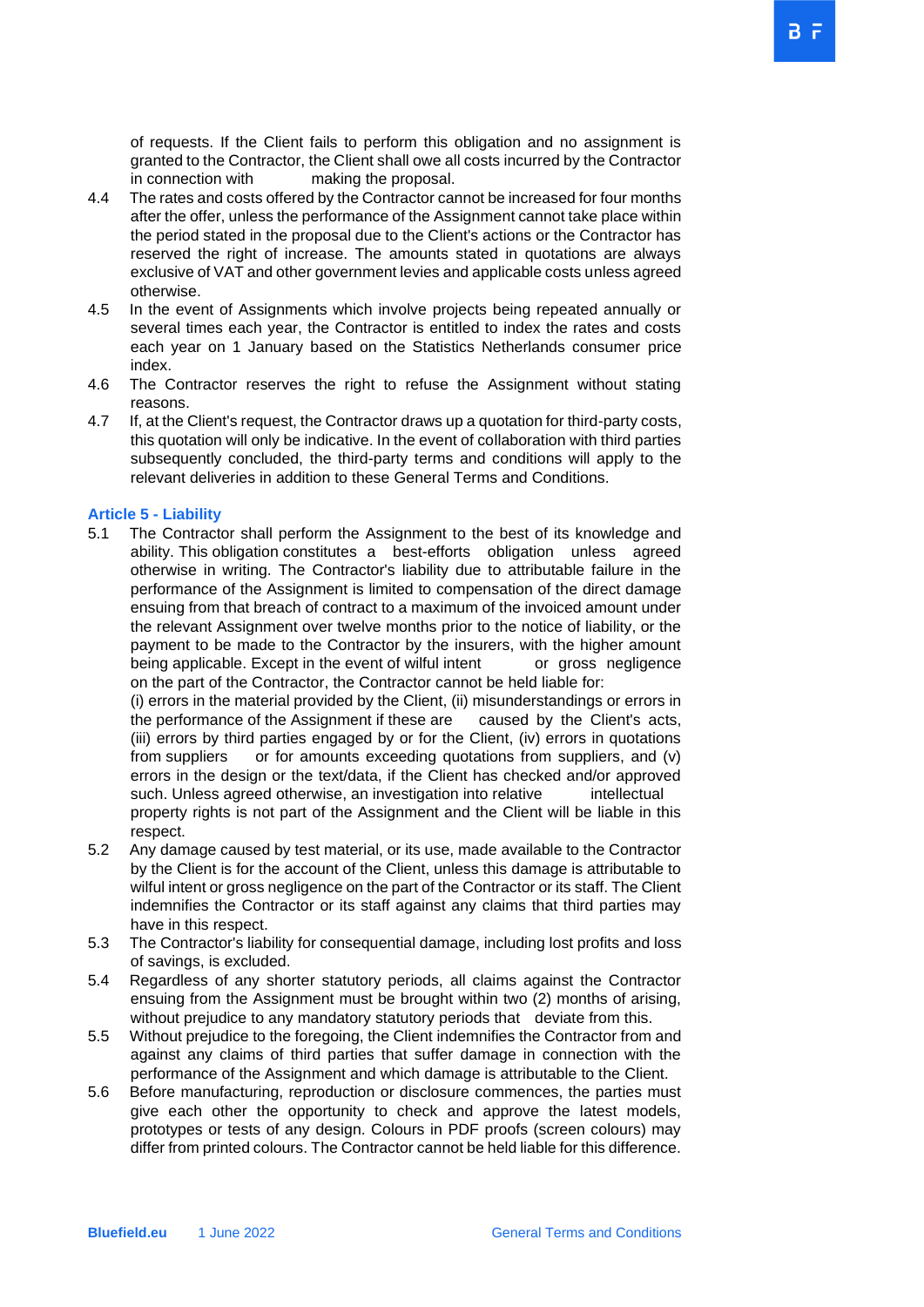#### **Article 6 - Delivery period, schedule and transfer of risk**

- 6.1Agreed delivery periods are not binding in the event of delay due to unforeseen circumstances related to interim changes in the Assignment or factors beyond the Contractor's control. If the Contractor foresees a delay, it will immediately inform the Client.
- 6.2 If the Client wishes to make a change to the agreed time schedule, the Contractor will cooperate, provided that the Client consults with the Contractor in good time and also on the condition that, depending on the circumstances of the case in question, the Contractor can reasonably be required to cooperate. The latter will also depend on the Client's willingness to compensate the costs that the Contractor must incur as a result of the change in the agreed time schedule desired by the Client.
- 6.3 The Client must purchase or take delivery of the items constituting the subject of the Assignment immediately upon completion. If the items are available to the Client or are offered to the Client for delivery but the delivery is not accepted by the Client for any reason whatsoever, delivery will be effected by means of a written notification from the Contractor to the Client.
- 6.4 The risk of loss or damage to the items that are the subject of the Assignment will pass to the Client upon the legal and/or actual delivery of such items to the Client and when these are thus brought under the Client's control or under the control of a third party to be designated by the Client or when the items are ready for delivery, all after the Client has been informed thereof in writing.

#### **Article 7 - Term and termination**

- 7.1 The agreement relating to the Assignment is concluded for an indefinite period of time, unless the parties have agreed otherwise.
- 7.2 The parties may terminate the agreement at any time in writing with due observance of a notice period of six (6) months, unless agreed otherwise.
- 7.3 A party is authorised to terminate the agreement, in whole or in part, at that party's discretion, with immediate effect, without further notice of default, solely for the future in the event and at the time that: (i) the other party files for bankruptcy or is declared bankrupt, (ii) control over or the decisive vote in the other party passes to a third party, (iii) either party fails to perform an obligation to the other party or fails to do so in full and fails to remedy this within a period of 30 days to be set by the other party in writing.
- 7.4 If the agreement is terminated prematurely by the Client, the Contractor is entitled to compensation for the resulting loss of capacity utilisation, unless the facts and circumstances that led to the termination are attributable to the Contractor.
- 7.5 In addition, the Client will continue to be obligated to pay the invoices for work carried out until then. The initial results of the work carried out up to that point will be made available to the Client, subject to payment of the invoices.
- 7.6 If the agreement is terminated prematurely by the Contractor, the Contractor will, in consultation with the Client, arrange the transfer of work to be carried out to a third party, unless the facts and circumstances that led to the termination are attributable to the Client.
- 7.7 If the transfer of the work entails extra costs for the Contractor, the Client shall be liable for such costs.
- 7.8 If the Client wishes to make a change to the agreed time schedule, the Contractor will cooperate, provided that the Client consults with the Contractor in good time and also on the condition that, depending on the circumstances of the case in question, the Contractor can reasonably be required to cooperate. The latter will also depend on the Client's willingness to compensate the costs that the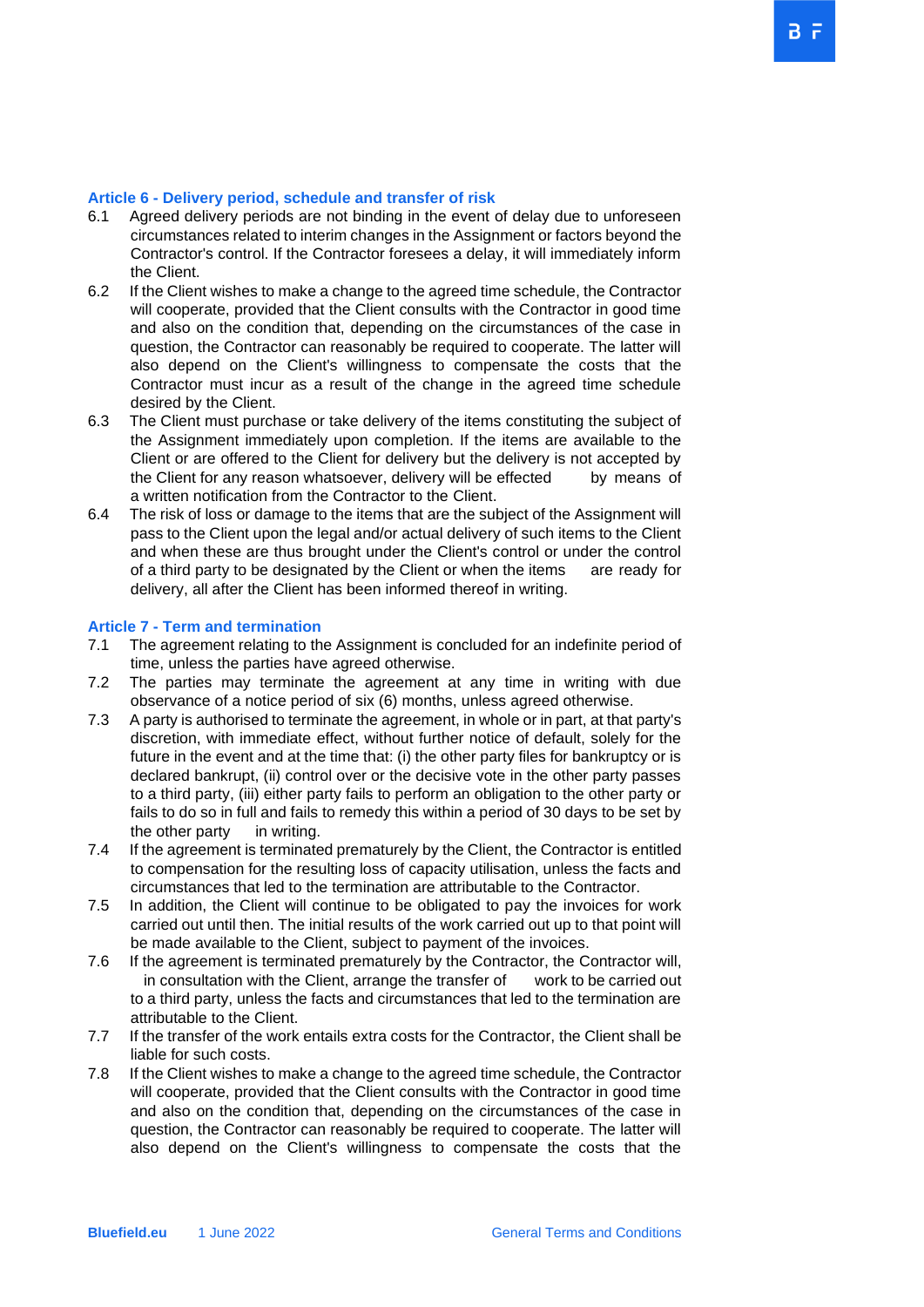Contractor must incur as a result of the change in the agreed time schedule desired by the Client.

- 7.9 The Contractor is authorised to suspend performance of the obligations pursuant to the agreement or terminate the agreement if: (i) the Client fails to perform the obligations ensuing from the agreement or fails to perform these in full, (ii) circumstances of which the Contractor learned after the conclusion of the agreement give good cause to fear that the Client will fail to perform its obligations under the agreement. In the event that there is good cause to fear that the Client will only perform its obligations in part or will not perform them properly, suspension will only be permitted in so far as the failure justifies it, and (iii) upon the conclusion of the agreement, the Client was asked to provide security for the performance of its obligations ensuing from the agreement and this security has not been provided or is insufficient.
- 7.10 In addition, the Contractor will be authorised to terminate the agreement if circumstances occur that are of such a nature that performance of the agreement is no longer possible or can no longer be required according to standards of reasonableness and fairness, or if other circumstances occur that are of such a nature that the Contractor cannot be reasonably expected to maintain the agreement unchanged.
- 7.11 If the agreement is terminated, the Contractor's claims against the Client will become immediately due and payable. If the Contractor suspends performance of its obligations, it will retain its claims under the law and the agreement: The Contractor will at all times retain the right to claim damages.

## **Article 8 - (Premature) termination of the Assignment/suspension and termination of the Assignment**

- 8.1 If, as a result of a cause attributable to the Contractor, the Contract is not performed in accordance with the proposal on which it is based, the Client will give the Contractor written notice of default and, with due observance of a period of one week, will give the Contractor a further opportunity to perform the Contract properly. The Client is not obliged to give the Contractor the opportunity to do so only if the provision of such opportunity cannot reasonably be required of the Client. Additional costs that the Contractor had to incur after having been given notice of default will not be eligible for compensation. The Client will be entitled to cancel the Assignment only if the Contractor's failure continues even after notice of default has been given.
- 8.2 If, as a result of a cause attributable to the Client, the Contractor has been unable to perform the Assignment or has been unable to perform it in accordance with the proposal on which it is based, the Contractor will give the Client written notice of default with due observance of a period of one week, making a further offer to perform the Assignment, unless this cannot reasonably be required of the Contractor. If the Client does not take up the aforementioned offer, the Client will be obliged to compensate the Contractor for any damage suffered by the Contractor as a result of the non-performance of the Assignment. The Contractor is entitled to terminate the Assignment without notice of default and/or suspend the performance of the Assignment if the Client fails to perform its obligations towards the Contractor, or fails to do so in good time or properly.
- 8.3 If the Assignment is terminated prematurely for any reason whatsoever, the Client will not be permitted to use or continue to use the designs made available to it and any licence extended to the Client as part of the Assignment or any right of use will lapse.

## **Article 9 - Changes/upward contract variation**

9.1 If the Client wishes to make changes to the design and/or content of the Assignment, the Client will consult with the Contractor in good time. The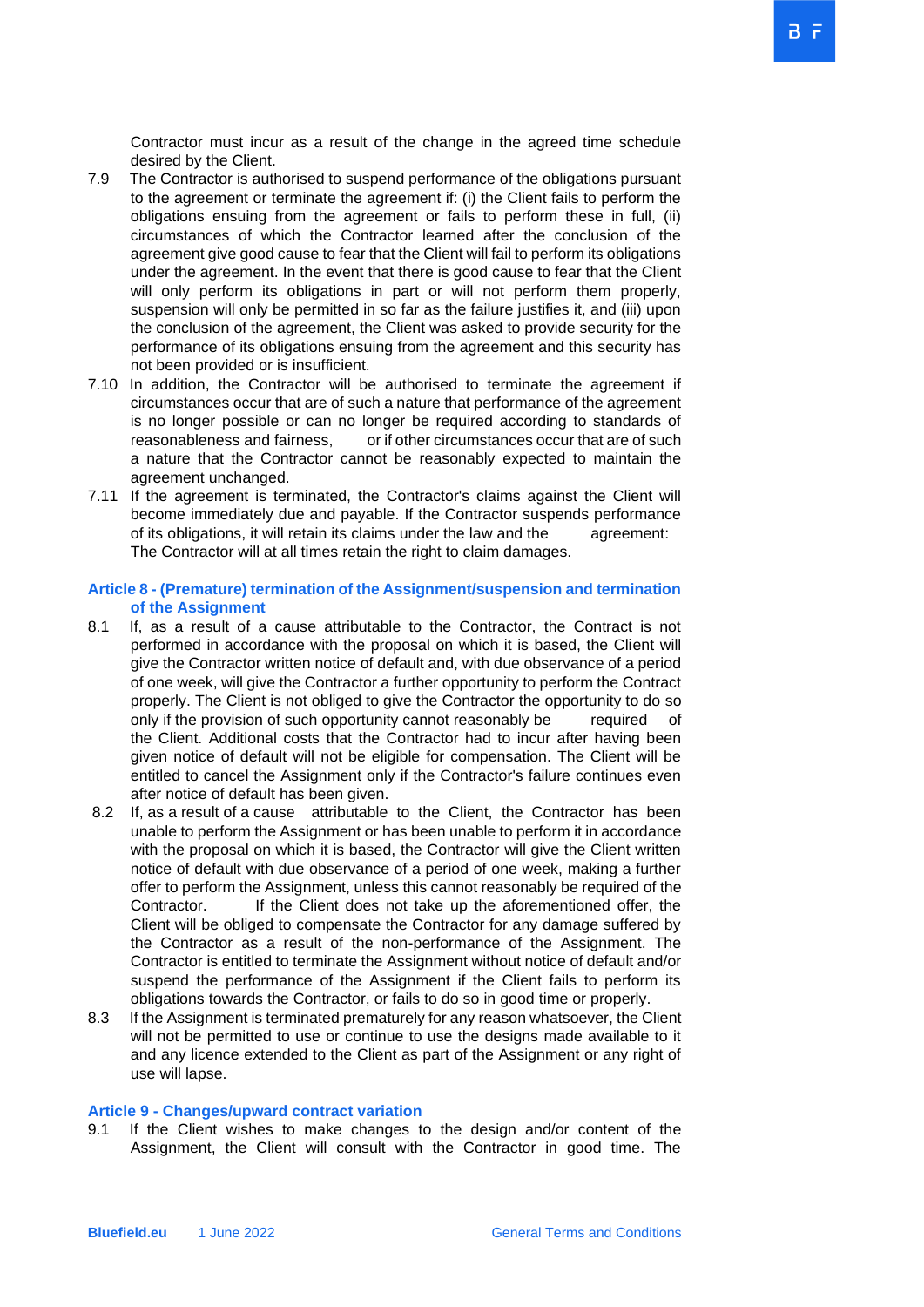Contractor will cooperate in the desired changes, provided that such can be reasonably required of the Contractor and consensus is reached in this respect and on the additional costs that can either reasonably be charged or deducted.

- 9.2 The Contractor is never permitted to make changes to the agreed design and/or content of the Assignment without the Client's consent.
- 9.3 If the Contractor is required to perform more or less work than provided for in the proposal on which the Assignment is based, it will consult with the Client about this. The additional work to be performed by the Contractor will be at the Client's expense, unless the need to perform this additional work results from negligence on the part of the Contractor or because the Contractor made an incorrect estimate or could reasonably have foreseen the need for the work in question. The parties will determine the amount of the fee involved in the relevant additional work in consultation.

If the Contractor is required to perform less work, the Client may claim a reduction of the fee to be paid, provided and in so far as the Contractor also actually incurs lower costs as a result. The parties will determine the amount of the reduction involved in the performance of less work in consultation.

#### **Article 10 - Force majeure**

10.1 If a party is prevented from performing the Assignment or is unable to perform one of its obligations as a result of causes beyond that party's reasonable control, including disasters, fire, storm, tornado, tidal wave, flood, earthquake, epidemic, pandemic, acts of war, terrorist act, explosion, power failure, material shortage or rationing, labour dispute or disruption, strike, lock-out, lock-down, vandalism, sabotage, riots, disturbances, government measures or regulations, communication or utility breakdown, accident or insurrection, it will be exempted from its performance for as long as such inability to perform exists, and the performance period will be extended by the period of the delay or inability to perform resulting from such events. Notwithstanding the foregoing, either party may terminate the agreement in writing with due observance of a notice period of fourteen (14) days if the performance of the other party under this agreement is suspended for a period of more than sixty (60) consecutive days.

## **Article 11 - Payment**

- 11.1 Payment must be effected within fourteen (14) days of the invoice date, in a manner to be specified by the Contractor in the currency as invoiced.
- 11.2 If the Client fails to pay within the period of fourteen (14) days, the Client will automatically be in default by operation of law. In that case, the Client will owe the statutory interest. The Client is not entitled to set off any amounts owed by it to the Contractor, nor shall it be entitled to suspend payment under any dispute in that respect. If the Client fails to perform its obligations, or fails to do so in good time , all reasonable costs incurred to obtain satisfaction out of court shall be for the account of the Client. In any event, the Client shall owe collection costs if there is a monetary claim. The collection costs will be calculated in accordance with the collection rate as advised by the Netherlands Bar Association in collection cases, with a minimum of € 350.00.
- 11.3 If the Contractor has incurred higher costs which were reasonably necessary, these will also be eligible for compensation. Any reasonable judicial and enforcement costs incurred will also be borne by the Client.
- 11.4 The interest on the payable amount will be calculated as from the time the Client defaulted until such time as the entire amount has been paid.
- 11.5 If the Client is wound up, is declared bankrupt or files for bankruptcy, is admitted to statutory debt restructuring pursuant to the Dutch Debt Restructuring (Natural Persons) Act [*Wet schuldsanering natuurlijke personen*], attachment is levied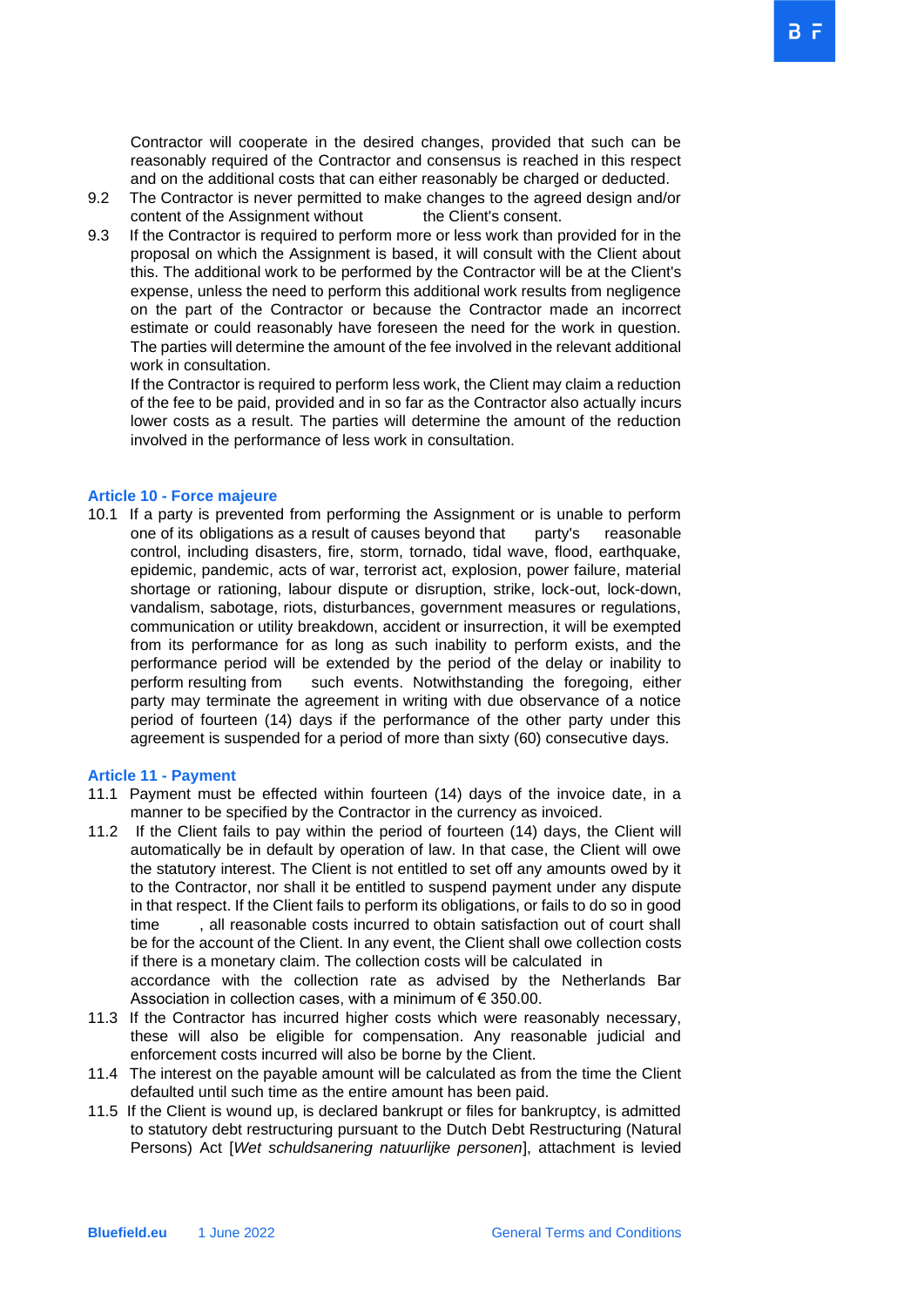against it or is granted a suspension of payments, provisional or otherwise, the Contractor's claims will fall due immediately and without judicial intervention. The Client allows the Contractor to pass on data about the Client to selected credit agencies if the Client repeatedly acts contrary to the payment terms under this article.

- 11.6 The Contractor is entitled to charge its costs each month for work performed and costs incurred for the performance of the Assignment. Payments will first be used to satisfy the costs, then to satisfy the interest that has become due and, finally, to satisfy the principal sum and the current interest.
- 11.7 In so far as applicable to any Assignment, the Contractor shall only make media purchasing if the full campaign amount of the present quarter, or the amount involved in the media purchase in that quarter, has been credited to the Contractor's bank account. In no event shall the Contractor finance or pre-finance campaigns for the Client, unless different arrangements are made in this respect.

#### **Article 12 - Intellectual property**

- 12.1 Unless otherwise agreed in the specific award of an Assignment, all intellectual property rights based on intellectual property laws and regulations (including copyright) on the following material are vested in or will be transferred to the Client:
	- a. questionnaires, instructions, specifications, data files and other information provided by the Client;
	- b. the results of the Assignment in the form of lists, probability scores, reports, recommendations, etc. - if the Assignment concerns qualitative and/or quantitative customisation for the Client, on the condition that the Client has paid the amount owed to the Contractor in respect of the Assignment in full.
- 12.2 The Contractor is not permitted to inform third parties of any part of the material referred to in Article 12.1 without the Client's consent.
- 12.3 All rights, including copyright, to the following material are and will remain vested in the Contractor:
	- a. proposals, cost statements, quotations, etc.;
	- b.all material produced by the Contractor, such as models, texts, visual material, techniques, questionnaires, instruments and software, and the outcome of a multi-client market survey (both quantitative and qualitative) for more than one client.
- 12.4 The Client is not permitted to inform third parties of any part of the material referred to in Article 12.3 without the Contractor's consent. The designs developed by the Contractor will remain the exclusive property of the Contractor unless other arrangements have been made with the Client in the offer. In addition, the Client is not permitted to make or procure changes to the design without the Contractor's written consent.
- 12.5 The Client indemnifies the Contractor from and against third-party claims with regard to intellectual property rights on materials or data provided by the Client that are used in the performance of the agreement. If the Client provides data carriers, electronic files or software, etc. to the Contractor, it warrants that these data carriers, electronic files or software, etc., are free of viruses and defects.

#### **Article 13 - Confidentiality**

13.1 The parties shall observe confidentiality towards third parties with regard to the content of the Assignment and any related information, documents and data that are not in the public domain, and shall not disclose such content, information, documents or data to third parties. For the purposes of this article, 'third parties' are not understood to mean a company affiliated with the Contractor or professional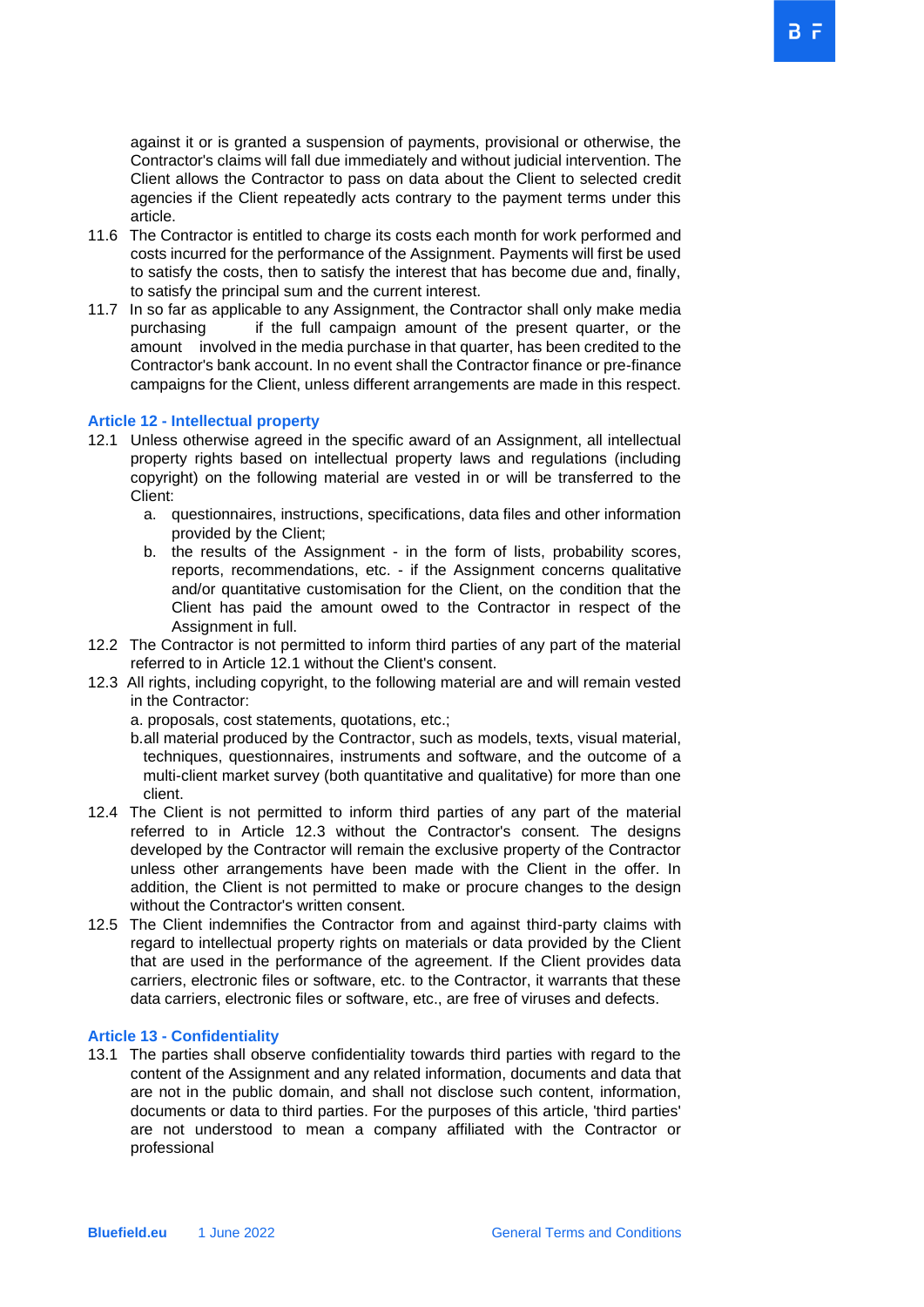advisers of parties who, by virtue of their profession, are bound by confidentiality under the Assignment, by a professional code of conduct or by law. This obligation will remain in force for another two years after the end of the Assignment.

- 13.2 The obligation does not apply in the following cases: (i) if, in the Assignment, a party expressly authorises the other party to disclose information, (ii) with regard to information that is publicly accessible and known at the time of its publication, with the exception of address information, (iii) with regard to information independently produced without using the confidential information of the other party, (iv) if a party is required by law or by virtue of an official or court order to disclose the information, or (v) if confidentiality precludes a party from bringing its own claims.
- 13.3 The Client is obliged to safeguard the privacy interests of the respondents (if applicable with regard to the Market Survey). The Client shall only be entitled to use the research results obtained through the Market Survey for statistical or comparative purposes, provided that those results cannot be traced back to individual respondents. Nevertheless, the Client and the individual respondents will be free to mutually agree on arrangements that deviate from this provision.
- 13.4 The party invoking one of these exceptions assumes the burden of proof in doing so.

#### **Article 14 - Personal data**

- 14.1 Personal data within the meaning of the General Data Protection Regulation (GDPR) received by the Contractor in the context of the Assignment from/for the Client are obtained by the Contractor in the role of processor or subprocessor.
- 14.2 In so far as applicable, the Contractor shall only process the personal data in so far as this is necessary for the performance of the Assignment and with due observance of the purposes as determined by the Client, or in so far as this is required by statutory regulation. The Contractor shall not store or retain the personal data for other purposes or process the personal data in any other way.
- 14.3 The Contractor shall not transfer the personal data to a third party without an appropriate level of protection, and shall not do so without the prior written consent of the Client, and shall do so only if all statutory requirements for transfer have been met.
- 14.4 The Contractor shall implement appropriate technical and organisational security measures prescribed by law to secure the personal data against loss or any form of unlawful processing.
- 14.5 In the context of the provision of the services, the Contractor is entitled to engage processors or subprocessors who will process personal data for the Contractor.
- 14.6 The Client warrants that the personal data provided to the Contractor have been collected in accordance with applicable laws and regulations and that the provision to and further processing by the Contractor as described in this article is permitted under laws and regulations.

#### **Article 15 - Final provisions**

- 15.1 The Contractor is entitled to transfer all its rights and obligations under any agreement between the parties to a party affiliated with the Contractor.
- 15.2 The Client is not permitted to set off its claim or a third-party claim against claims of the Contractor, or to exercise a right of retention in any way.
- 15.3 If one or more provisions of the Terms and Conditions are null and void or otherwise unenforceable, this does not affect the validity of the other provisions of the Terms and Conditions.
- In such a case, the parties shall negotiate in good faith to amend the relevant provision in such a way that it is enforceable and does as much justice as possible to the intentions of the original provision.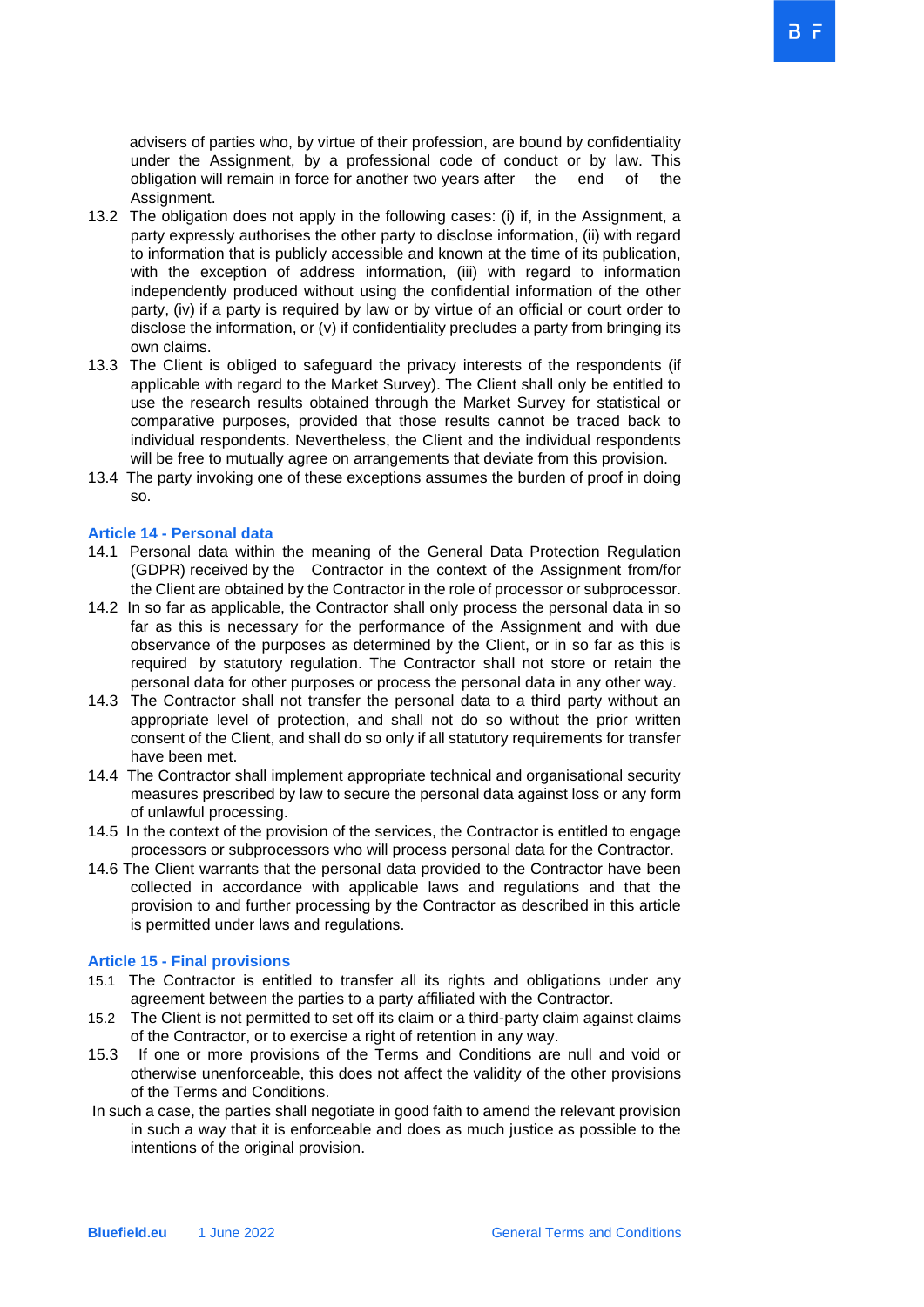15.4 The terms and conditions applicable at the time of the conclusion of the contract will apply. Any general terms and conditions used by the Client are not applicable. The Contractor reserves the right to amend these Terms and Conditions for future transactions. The Contractor shall notify the Client of such changes. The Client will be deemed to have agreed to the amended General Terms and Conditions if no objection to the amended provisions is made in writing within one month.

## **Article 16 - Applicable law/dispute settlement**

16.1 The agreement (on which the Assignment is based) and all disputes ensuing from that agreement shall be governed by Dutch law. The parties irrevocably agree to the exclusive jurisdiction of the Amsterdam District Court in connection with all actions arising out of or in connection with that agreement, and waive any objection to the effect that such location is an inconvenient forum.

 These General Terms and Conditions have been filed with the Amsterdam Chamber of Commerce under number 63252856.